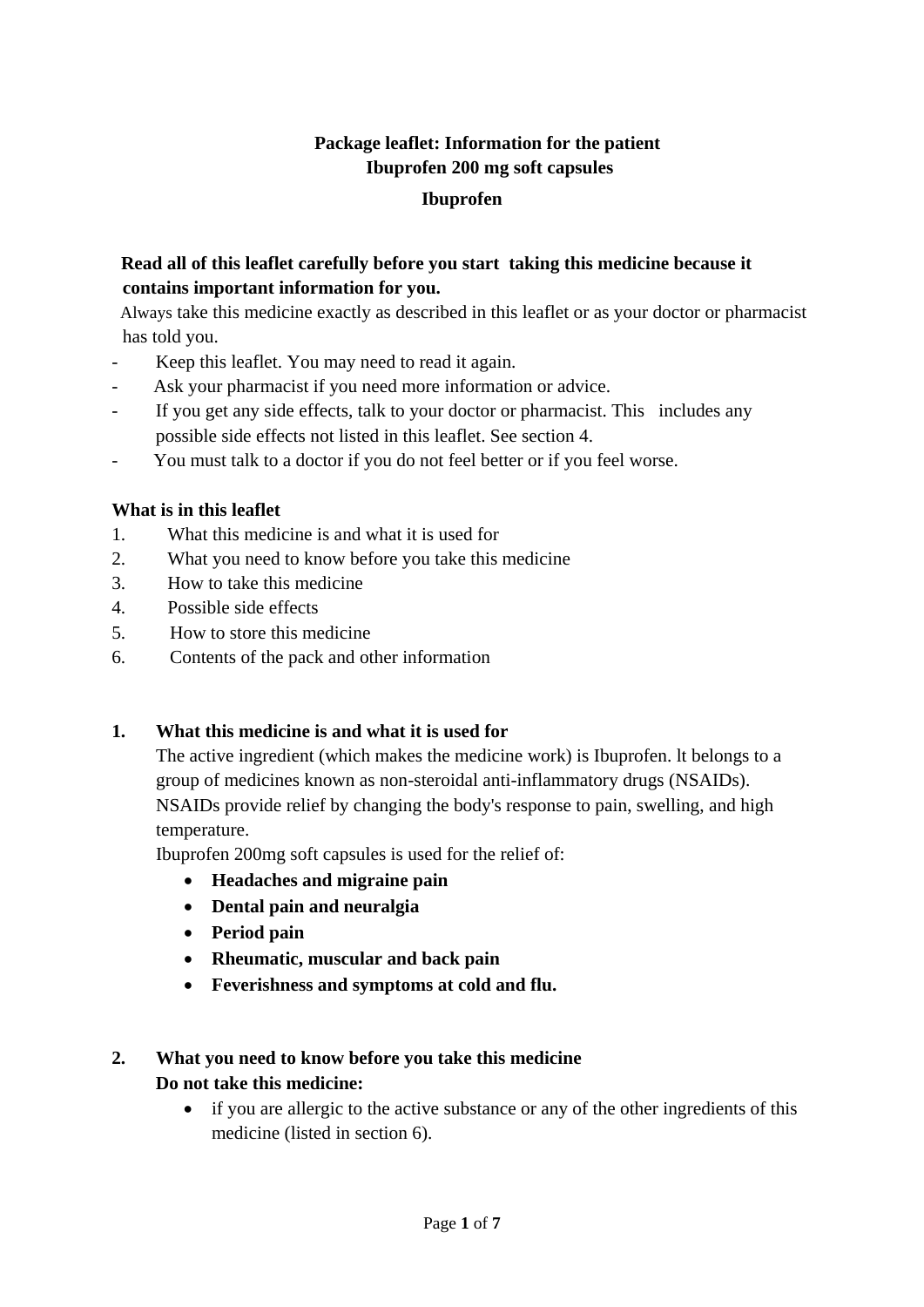- have (or have had two or more episodes of) a stomach ulcer, perforation or bleeding
- have had a worsening of asthma, skin rash, itchy runny nose or facial swelling when previously taking ibuprofen, aspirin or similar medicines
- have had gastrointestinal bleeding or perforation when previously taking NSAIDs (Non-steroidal anti-inflammatory drugs)
- are taking other NSAID painkillers or more than 75mg aspirin a day
- have severe liver or kidney problems
- have heart problems, high blood pressure or blood coagulation disorder
- have breathing difficulties
- are in the last 3 months of pregnancy
- are under 12 years old.

# **Warnings and precautions**

Talk to your doctor or pharmacist before taking this medicine if you:

- have or have had asthma
- have kidney, heart, liver or bowel problems
- have high cholesterol or previously have had a heart attack or stroke
- have a history of gastrointestinal disease (such as ulcerative colitis, Crohn's disease)
- have Systemic Lupus Erythematosus (a condition of the immune system causing joint pain, skin changes and other organ disorders)
- are a smoker
- are in the first 6 months of pregnancy
- have chicken pox as it is advisable to avoid the use of Ibuprofen 200mg soft capsules.
- you have an infection please see heading "Infections" below

# **Take special care with Ibuprofen soft capsules**

# **Skin reactions**

Serious skin reactions have been reported in association with Ibuprofen soft capsules treatment. You should stop taking Ibuprofen soft capsules and seek medical attention immediately, if you develop any skin rash, lesions of the mucous membranes, blisters or other signs of allergy since this can be the first signs of a very serious skin reaction. See section 4.

# **Infections**

Ibuprofen may hide signs of infections such as fever and pain. It is therefore possible that ibuprofen may delay appropriate treatment of infection, which may lead to an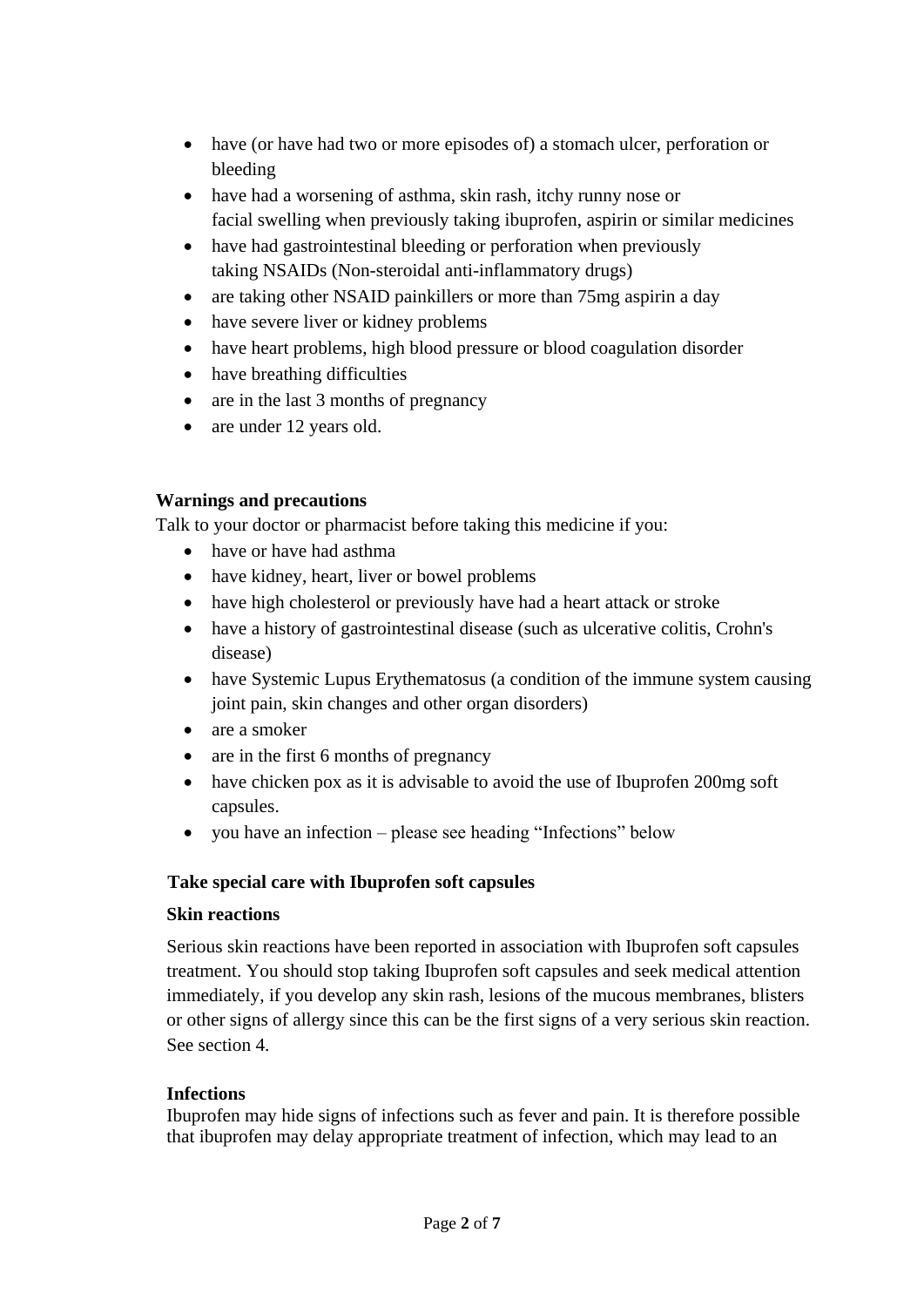increased risk of complications. This has been observed in pneumonia caused by bacteria and bacterial skin infections related to chickenpox. If you take this medicine while you have an infection and your symptoms of the infection persist or worsen, consult a doctor without delay.

# **Other warnings**

- Ibuprofen 200mg soft Capsules belongs to a group of medicines, which may impair fertility in women. This is reversible on stopping the medicine.
- It is unlikely that Ibuprofen 200mg soft capsules, used occasionally will affect your chances of becoming pregnant. However, tell your doctor before taking this medicine if you have problems becoming pregnant.
- Anti-inflammatory/pain-killer medicines such as ibuprofen may be associated with a small increased risk of heart attack or stroke, particularly when used at high doses. Do not exceed the recommended dose or duration of treatment.
- You should discuss your treatment with your doctor or pharmacist before taking Ibuprofen if you:
- have heart problems including heart failure, angina (chest pain), or if you have had a heart attack, bypass surgery, peripheral artery disease (poor circulation in the legs or feet due to narrow or blocked arteries), or any kind of stroke (including 'mini-stroke' or transient ischaemic attack "TIA"),
- have high blood pressure, diabetes, high cholesterol, have a family history of heart disease or stroke, or if you are a smoker
- There is a risk of renal impairment in dehydrated children and adolescents.

# **Taking other medicines**

Tell your doctor or pharmacist if you are taking or have recently taken or might take any other medicines.

To reduce the risk of side effects, do not take this product with other NSAID containing products (e.g, aspirin, ibuprofen ... ) Ibuprofen may affect or be affected by some other medicines. For example:

Avoid taking this product with corticosteroid tablets, quinolone antibiotics or medicines that are:

- anti-coagulants (i.e. thin blood/prevent clotting e.g. aspirin/acetylsalicylic acid, warfarin, ticlopidine)
- $\bullet$  to stimulate your heart (e.g, glycosides)
- to reduce high blood pressure (ACE-inhibitors such as captopril, beta-blockers such as atenolol medicines, angiotensin-11 receptor antagonists such as losartan)
- to help you passing water (diuretics)
- for the temporary suppression of your immune system (e.g, methotrexate, ciclosporine, tacrolimus)
- for mania or depression (e.g., Lithium or SSRIs)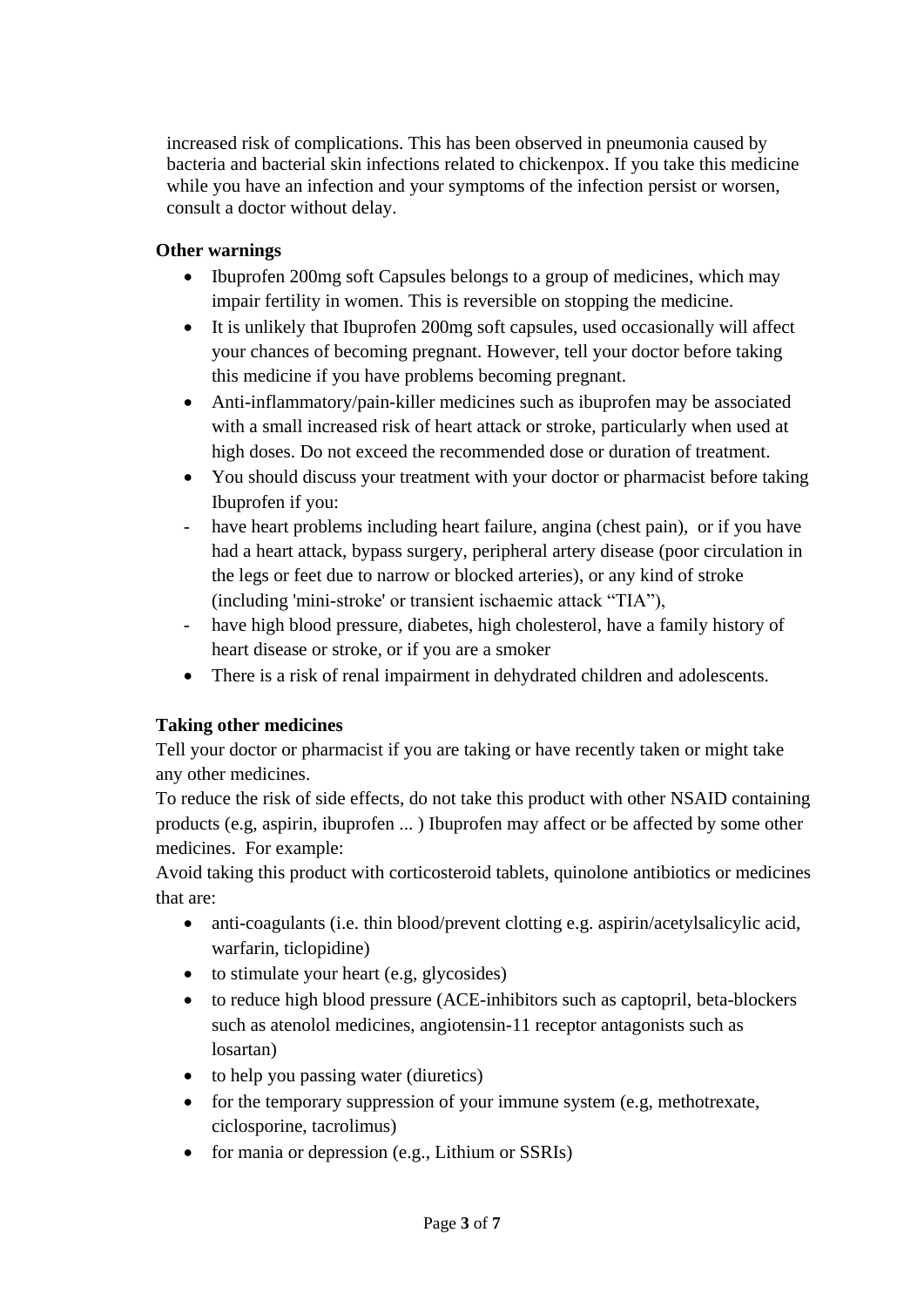- for pregnancy termination (e.g., mifepristone)
- for HIV treatment (e.g., zidovudine)
- probenecid (to treat gout)
- oral hypoglycaemic agents (oral medicines to treat diabetes)

**Some other medicines may also affect or be affected by the treatment at Ibuprofen. You should therefore always seek the advice at your doctor or pharmacist before you use Ibuprofen with other medicines.**

#### **Pregnancy and breast-feeding**

Do not take in the last 3 months of pregnancy or if you are breastfeeding. Speak to your doctor if you are in the first 6 months of pregnancy.

#### **Driving and using machines**

Ibuprofen does not have any effect on the ability to drive and use machines.

#### **Ibuprofen soft capsules contain Potassium**

This medicine contains 18.75 mg of Potassium per capsule. To be taken into consideration by patients with reduced kidney function or patients on a controlled potassium diet.

# **3. How to take this medicine**

Always take this medicine exactly as described in this leaflet or as your doctor or pharmacist has told you. Check with your doctor or pharmacist if you are not sure.

This product is for short term use only. You should take the lowest dose for the shortest time necessary to relieve your symptoms.

The lowest effective dose should be used for the shortest duration necessary to relieve symptoms. If you have an infection, consult a doctor without delay if symptoms (such as fever and pain) persist or worsen (see section 2).

# **Adults, the elderly and children over 12 years:**

200 - 400mg taken with water up to three times a day as required. Leave at least four hours between doses with a maximum of 1200mg in any 24 hour period.

#### **Do not give to children under 12 years.**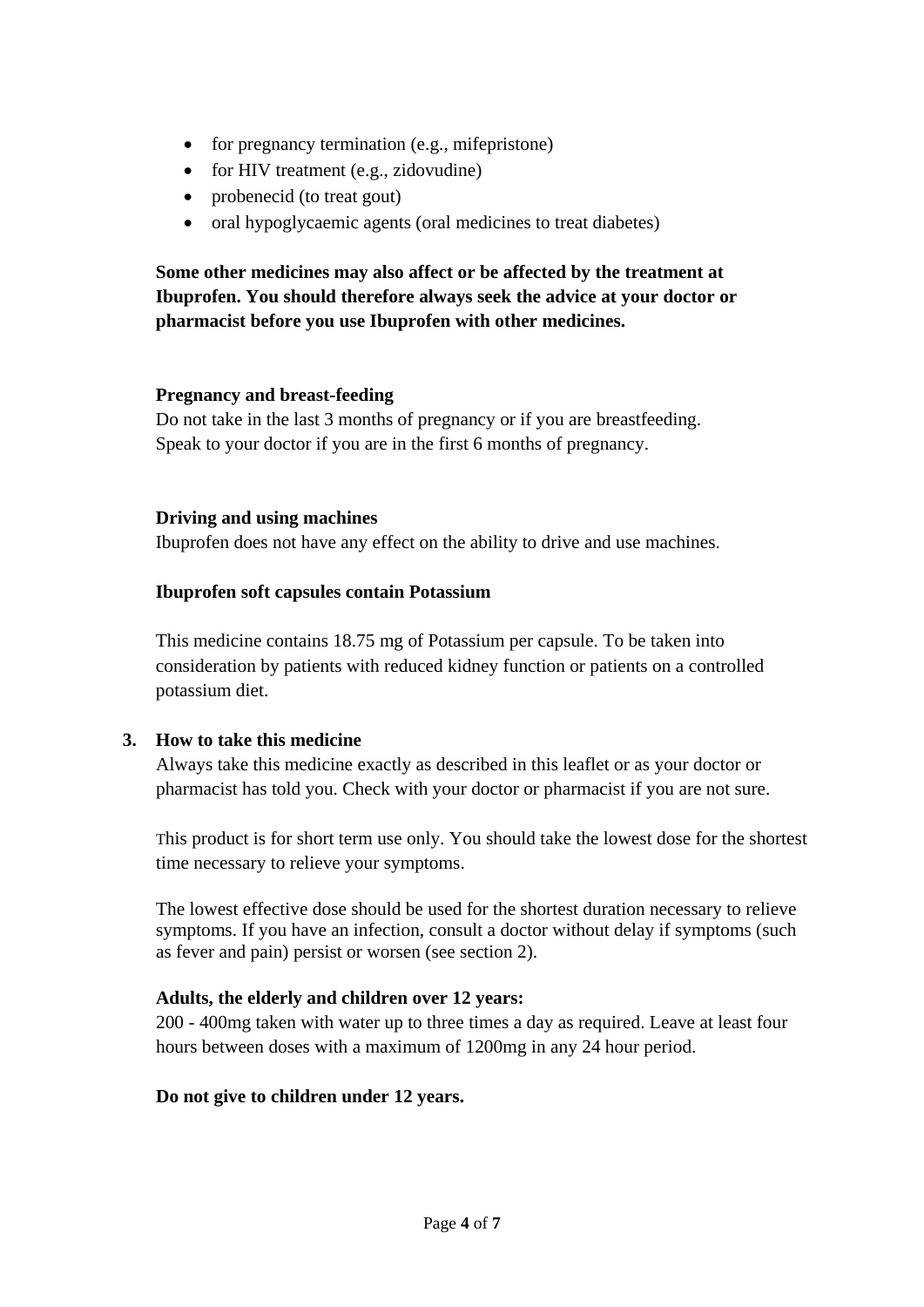# **In children and adolescents between 12 and 18 years:**

If in children and adolescents this medicinal product is required for more than 3 days, or if symptoms worsen a doctor should be consulted.

# **In adults:**

**Do not take for longer than 10 days** unless your doctor tells you to. If symptoms persist or the pain or fever worsen, or if any new symptoms occur, consult your doctor or pharmacist.

# **If you take more of this medicine than you should**

You may feel drowsy or nauseous. You should seek immediate medical advice in the event of an overdose, even if you feel well.

# **If you forget to take this medicine**

Do not take a double dose to make up for a forgotten dose.

# **4. Possible side effects**

Like all medicines, this medicine can cause side effects, although not everybody gets them.

# **STOP TAKING the medicine and seek immediate medical help if you develop:**

- **signs of intestinal bleeding** such as: bright red faeces (stools/motions), block tarry stools, vomiting blood or dark particles that look like coffee grounds.
- **signs of serious allergic reaction** such as:
- difficulties in breathing or unexplained wheezing
- dizziness or faster heartbeat, heart failure
- severe skin reaction (rashes, itchiness, peeling, flaking or blistering)
- swelling of your face or throat
- **signs of blood disorder** resulting in unexplained or unusual bruising or bleeding, fever, sore throat, mouth ulcers, flu-like symptoms and severe exhaustion
- **signs of liver problems** such as stomach pain, jaundice (yellowing of skin and whites of the eyes) or passing dark brown urine
- **a severe skin reaction known as DRESS syndrome** can occur. Symptoms of DRESS include: skin rash, fever, swelling of lymph nodes and an increase of eosinophils (a type of white blood cells).
- **Frequency Not known:**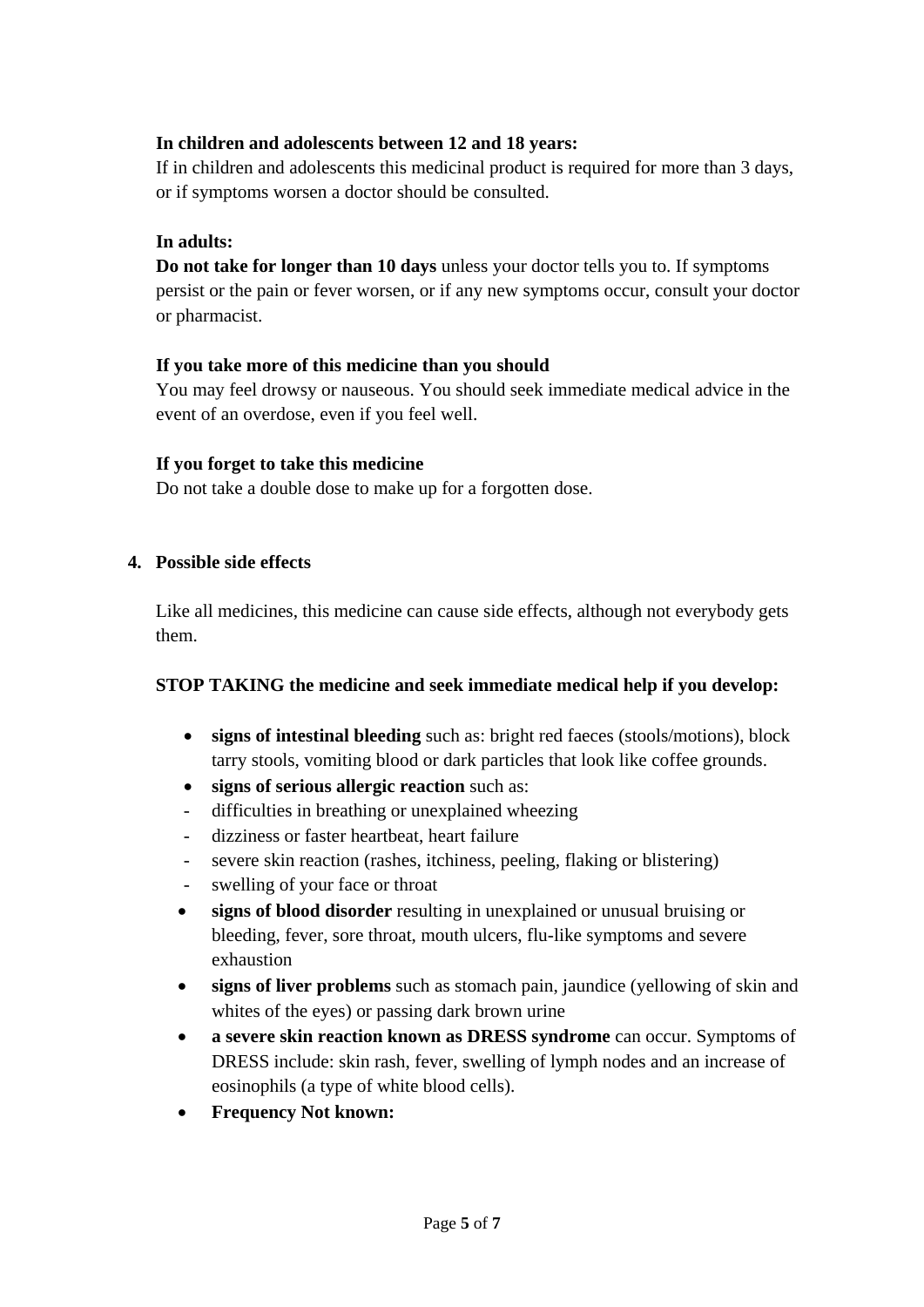- A red, scaly widespread rash with bumps under the skin and blisters mainly localized on the skin folds, trunk, and upper extremities accompanied by fever at the initiation of treatment (acute generalised exanthematous pustulosis). Stop using this medicine if you develop these symptoms and seek medical attention immediately. See also section 2.
- Skin becomes sensitive to light.

# **STOP TAKING the medicine and tell your doctor if you experience:**

- fever, flu-like symptoms, sore throat, mouth ulcers, headache, a stiff neck. vomiting, unexplained bleeding and bruising, severe exhaustion.
- indigestion, stomach or abdominal pain, constipation, diarrhoea, flatulence or if you feel sick, chest pain or fast, irregular heart beat, high blood pressure
- liver and kidney problems associated with swelling in your arms and legs
- severe skin infections and soft tissue complications during chicken pox (varicella) infection

# **Medicines such as ibuprofen may be associated with a small increased risk of heart attack ('myocardial infarction') or stroke.**

#### **Reporting of side effects**

If you get any side effects, talk to your doctor or pharmacist. This includes any possible side effects not listed in this leaflet. You can also report side effects directly via

#### HPRA Pharmacovigilance

Website: www.hpra.ie

By reporting side effects you can help provide more information on the safety of this medicine.

#### **5. How to store this medicine**

- Keep this medicine out of the sight and reach of children.
- This medicinal product does not require any special storage conditions.
- Do not use this medicine after the expiry date which is stated on the blister and cartonafter EXP. The expiry date refers to the last day of that month.
- Do not throw away any medicines via wastewater or household waste. Ask your pharmacist how to throw away medicines you no longer use. These measures will help protect the environment.

# **6. Contents of the pack and other information**